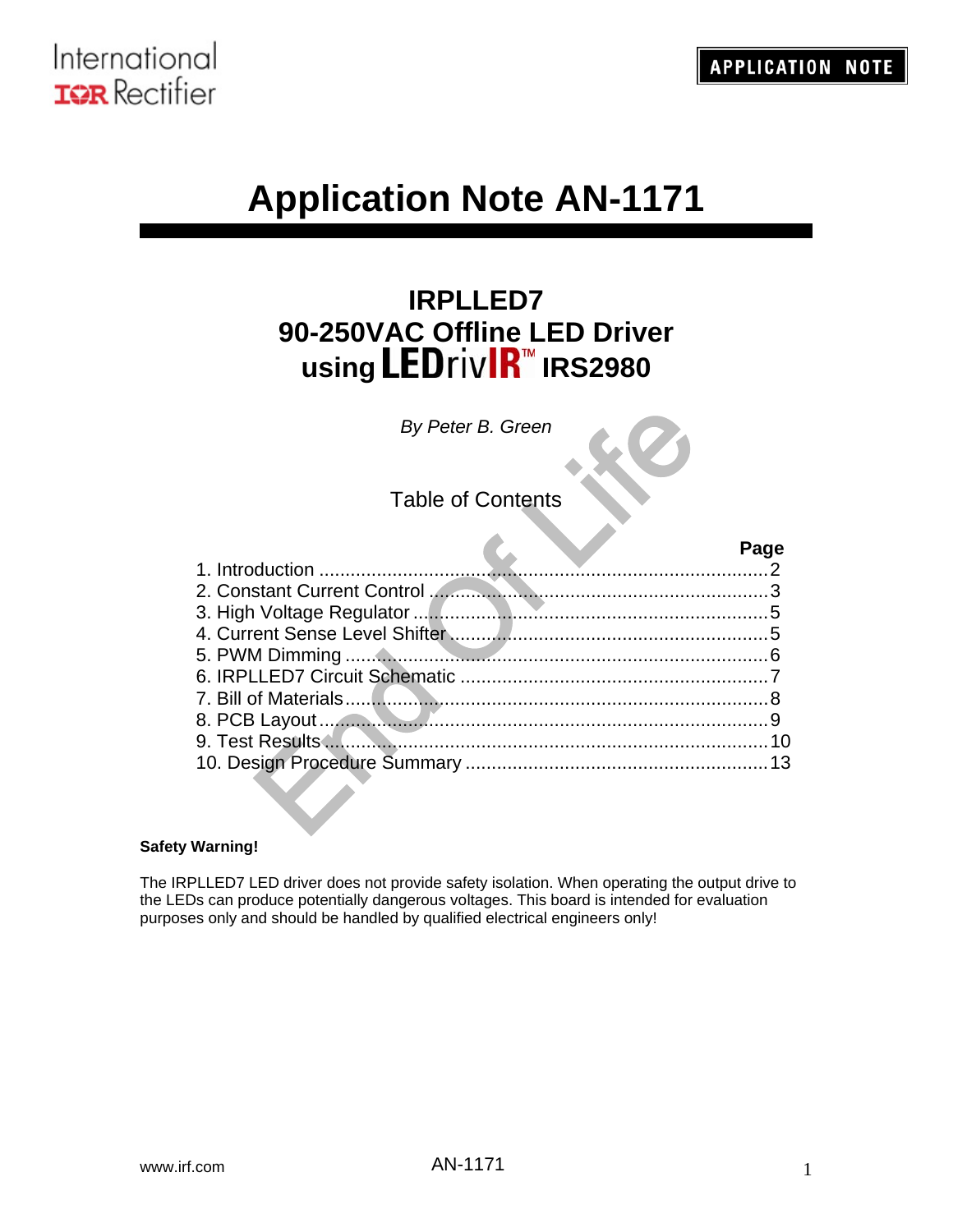## **EVALUATION BOARD - IRPLLED7**



### 1. Introduction

**End of the Control of the Control of the Control of the Control of the control of the control of the control of the control of the control of the control of the control of the control of the control of the control of the** Solid state light sources are now available that offer viable alternatives to Fluorescent and HID lamps and far surpass incandescent lamps. Luminous efficacy expressed in Lumens per Watt has now reached levels enabling LEDs to be used for general illumination. High brightness LEDs also possess the added advantages of longer operating life span up to 50000 hours and greater robustness than other less efficient light sources making them suitable for outside applications such as street lighting.

High power LEDs are ideally driven with constant regulated DC current, requiring a "driver" or "converter" to provide the required current from an AC or DC power source. A simple single stage power converter based around the IRS2980 LED driver IC provides a controlled current output over a wide AC line or DC voltage input range.

The IRPLLED7 evaluation board is an off line non-isolated constant current Buck regulator LED driver designed to supply a 350mA DC output current. The LED output voltage can be up to 90% of the input voltage, operating from an AC line input voltage between 90 and 250VAC 50/60Hz or 50 to 300VDC. It also includes PWM dimming capability from 10% to 100% of light output controlled by an on board potentiometer.

### **Important Safety Information**

The IRPLLED7 does not provide galvanic isolation of the LED drive output from the line input. Therefore if the system is supplied directly from a non-isolated input, an electrical shock hazard exists at the LED outputs and these should not be touched during operation. Although the output voltage is low this electrical shock hazard still exists.

It is recommended that for laboratory evaluation that the IRPLLED7 board be used with an isolated AC or DC input supply. The IRS2980 series Buck topology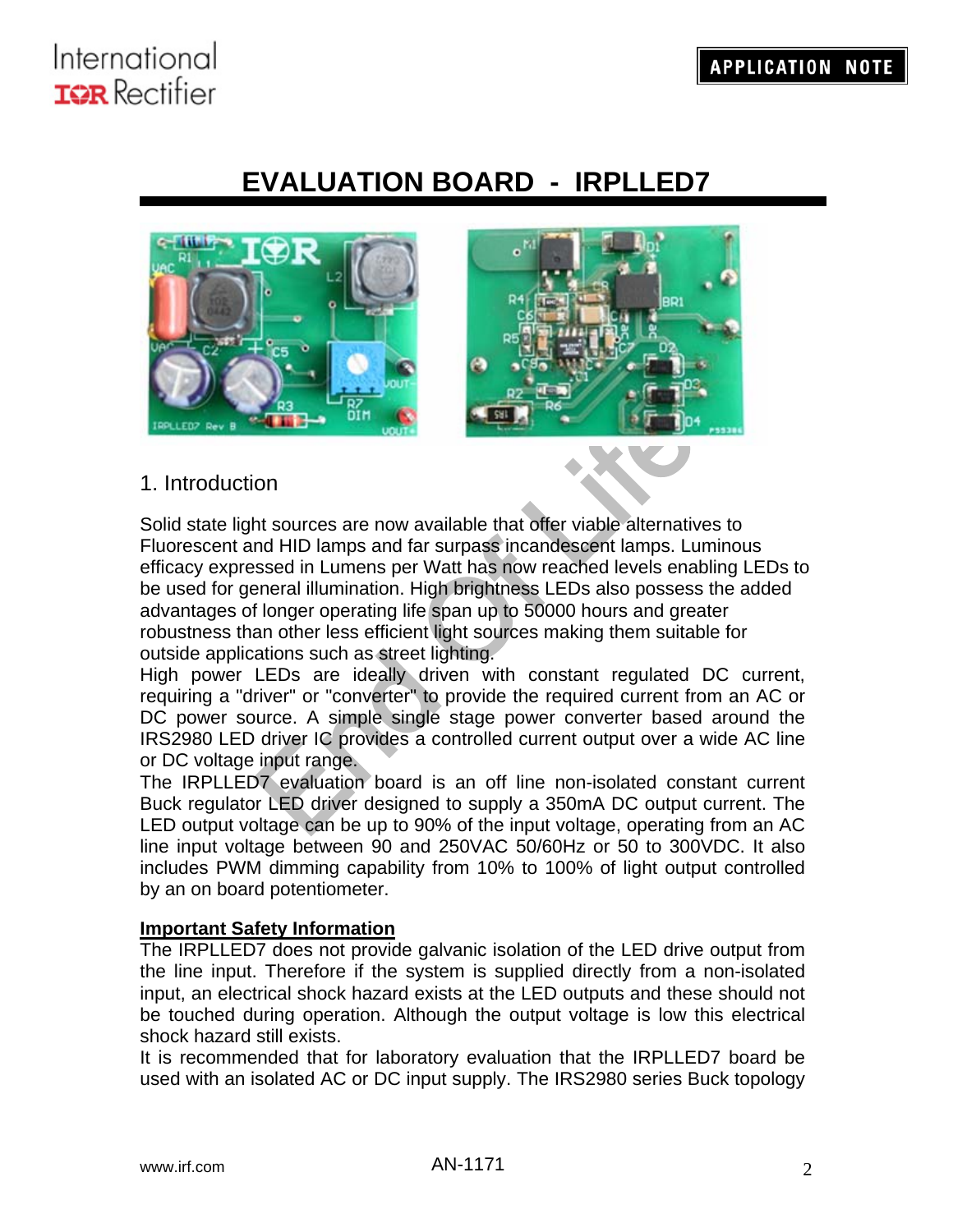is suitable only for final applications where isolation is either not necessary or provided elsewhere in the system.





## 2. Constant current control

Figure 1: IRPLLED7 Block Diagram<br>
current control<br>
is a hysteretic Buck controller operating in continuous co<br>
and using a low side switching MOSFET as the controlle<br>
overy diode as the uncontrolled switch connected to the The IRS2980 is a hysteretic Buck controller operating in continuous conduction mode (CCM) and using a low side switching MOSFET as the controlled switch and a fast recovery diode as the uncontrolled switch connected to the positive DC bus. This mode of operation is opposite to the IRS25401 and includes a differential floating high side current sense circuit, which is used to hysteretically control the output current by sensing the voltage drop across a sense resistor and regulating the average to 0.5V. The IRS2980 is designed for use in current regulated circuits and not voltage regulated circuits.



**Figure 2: IRS2980 Basic Schematic**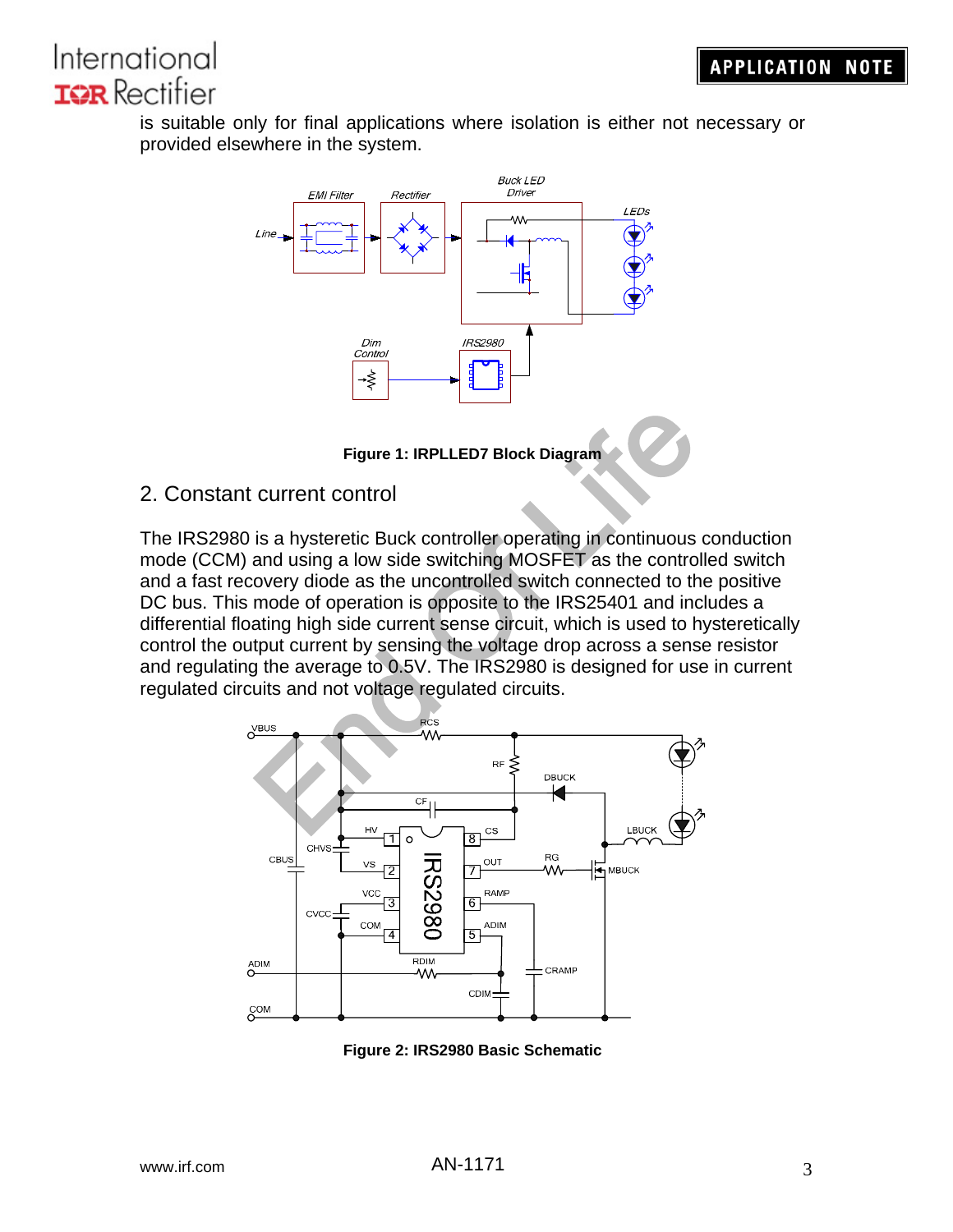



Figure 2 illustrates how the current is sensed by differentially measuring the voltage between the HV and CS inputs, RF and CF have been added to provide noise filtering. When the MOSFET (MBUCK) is switched on the current in the inductor LBUCK rises linearly according to the relationship:

$$
Vin- Vout=Lbuck.\frac{di}{dt}
$$

Where Vin is the bus voltage rectified from the AC line voltage and Vout is the combined series voltage of the string of LEDs making up the load. When the voltage at HV rises to 0.55V with respect to CS the gate drive to MBUCK switches off. When the MBUCK is off the inductor current flows instead through DBUCK. During this period the current decreases linearly according to the relationship:

$$
Vout = -Lbuck.\frac{di}{dt}
$$

of the same of the calibration of the current discusses include the set of the gate drive<br>thes on. The cycle repeats continuously to provide an ave<br>CK which supplies the LED load. The frequency and dult<br>the input and outp When the voltage at HV falls to 0.45V with respect to CS the gate drive to MBUCK switches on. The cycle repeats continuously to provide an average current in LBUCK which supplies the LED load. The frequency and duty cycle are dependent on the input and output voltages and the value of the LBUCK as can be inferred from the equations.

The output current can be set by selecting the appropriate value of RCS according to the relationship:

$$
Iout(avg) = \frac{VCS}{RCS}
$$

where VCS is 0.5V, therefore for an RCS of 1.5V, the output current will be nominally 333mA. In practice there are some additional propagation delays in the circuit which give rise to a small variation in the current regulation over input voltage, however the accuracy adequate for LED applications. Accuracy of regulation and amplitude of the current ripple are tradeoffs against inductor size. The IRS2980 incorporates a frequency limiting function that prevents the frequency from exceeding approximately 150kHz. This is necessary in order to limit the VCC current consumption since the internal high voltage regulator can supply only a limited current (ICC) which is dominated by gate drive current. Gate current charges and discharges the MOSFET gate capacitance during each switching cycle and therefore increases with frequency.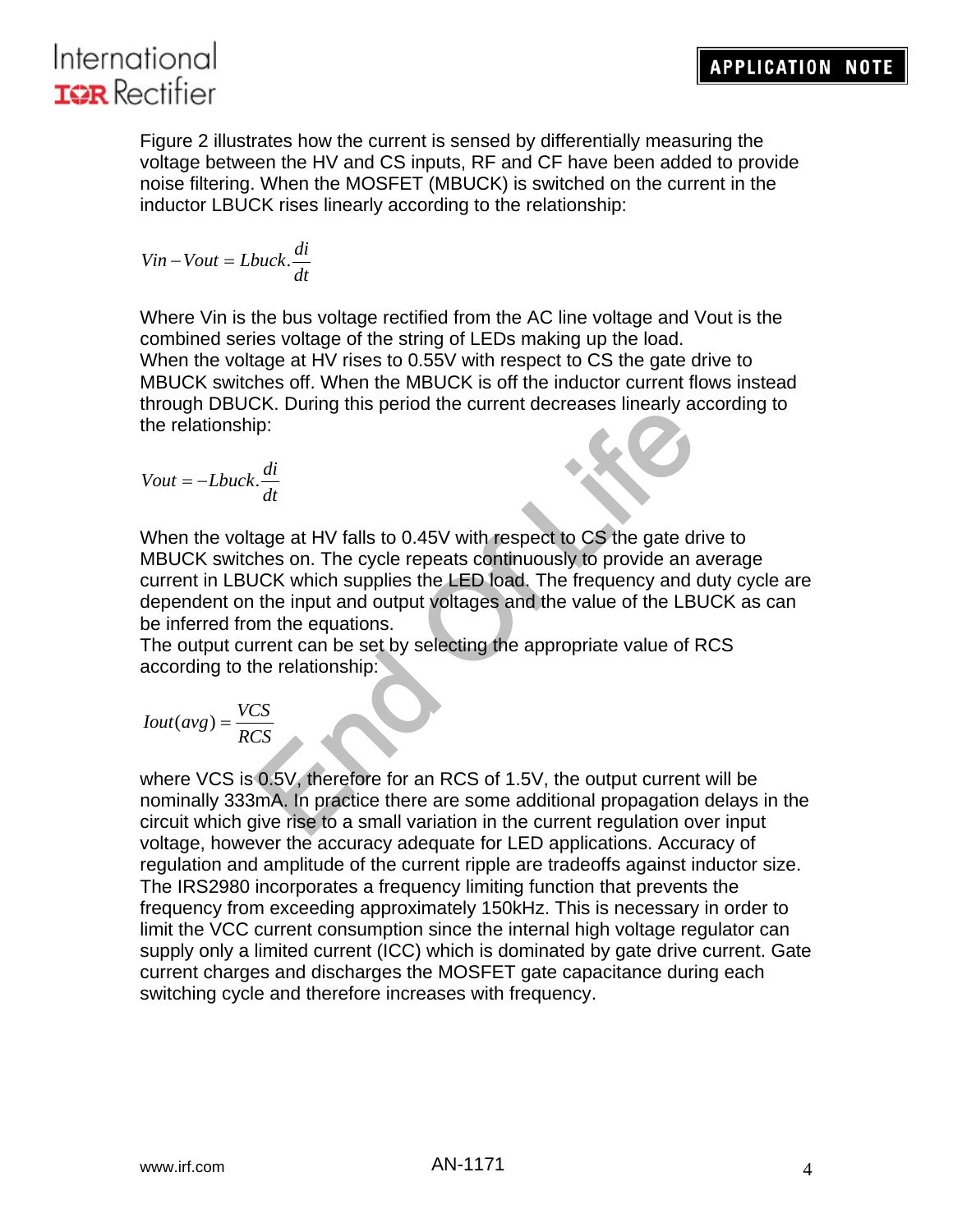## **3. High Voltage Regulator**

The IRS2980 contains an internal high voltage regulator to supply VCC from the high voltage DC bus. Figure 2 shows that pin 1 (HV) is connected directly the DC bus. Current is supplied to the VCC supply at pin 2 through an internal current source capable of operating up to 450V. The internal regulator can supply up to 3mA, which is sufficient to supply VCC for most MOSFET gate capacitances and frequencies normally required in an LED driver. ICC can be reduced by selecting a MOSFET with a low gate capacitance (25nC or less) and selecting an inductance (LBUCK) that will allow the regulator to operate at a reduced frequency. A regulator operating at 60kHz for example will require much less ICC than one operating at 120kHz. As explained earlier this is a tradeoff against inductor size. It is also important to consider the temperature rise of the IRS2980. Since the internal regulator operates linearly the associated power loss is dependent on bus voltage and ICC.

More care must be taken at higher bus voltages to minimize frequency and ICC to minimize the IC operating temperature. The addition of heat sinking in the form of large areas of copper on the PCB or thermally conductive potting compounds can significantly reduce temperature. Inductor values are generally larger for 220V off line AC applications than for 120V in order to reduce switching frequency, which lowers power dissipation in the circuit.

### **4. Current sense level shifter**

From the complete that sums the complete of the circuity contained the circuity of the circuity of the circuit<br>That is equilator operates linearly the associated power loss<br>bus voltage and ICC.<br>So the taken at higher bus v The IRS2980 uses a floating differential current sense circuit to measure the LED current in the high side of the supply circuit. The Buck regulator configuration uses a low side switch, which is opposite to the IRS25401. In order to realize average current control the current must be sensed both when the MOSFET (MBUCK) is switched on and when it is switched off and therefore must be sensed at the high side. In order to accomplish this the hysteretic current sensing circuitry within the IRS2980 is situated within a floating high side well constructed by means of International Rectifiers HVIC technology. A floating supply voltage (nominally 8V) for the circuitry contained within this well is developed between the HV and VS pins of the IC. The supply is provided by a current source located between VS and COM.

The high side contains a comparator with defined hysteresis connected to a -0.5V reference with respect to HV. The output from the comparator is transferred through high voltage level shift circuitry to the gate driver circuitry, which is referenced to COM. The incorporation of the floating high side well allows the LED current to be sensed at voltages up to 450V above COM.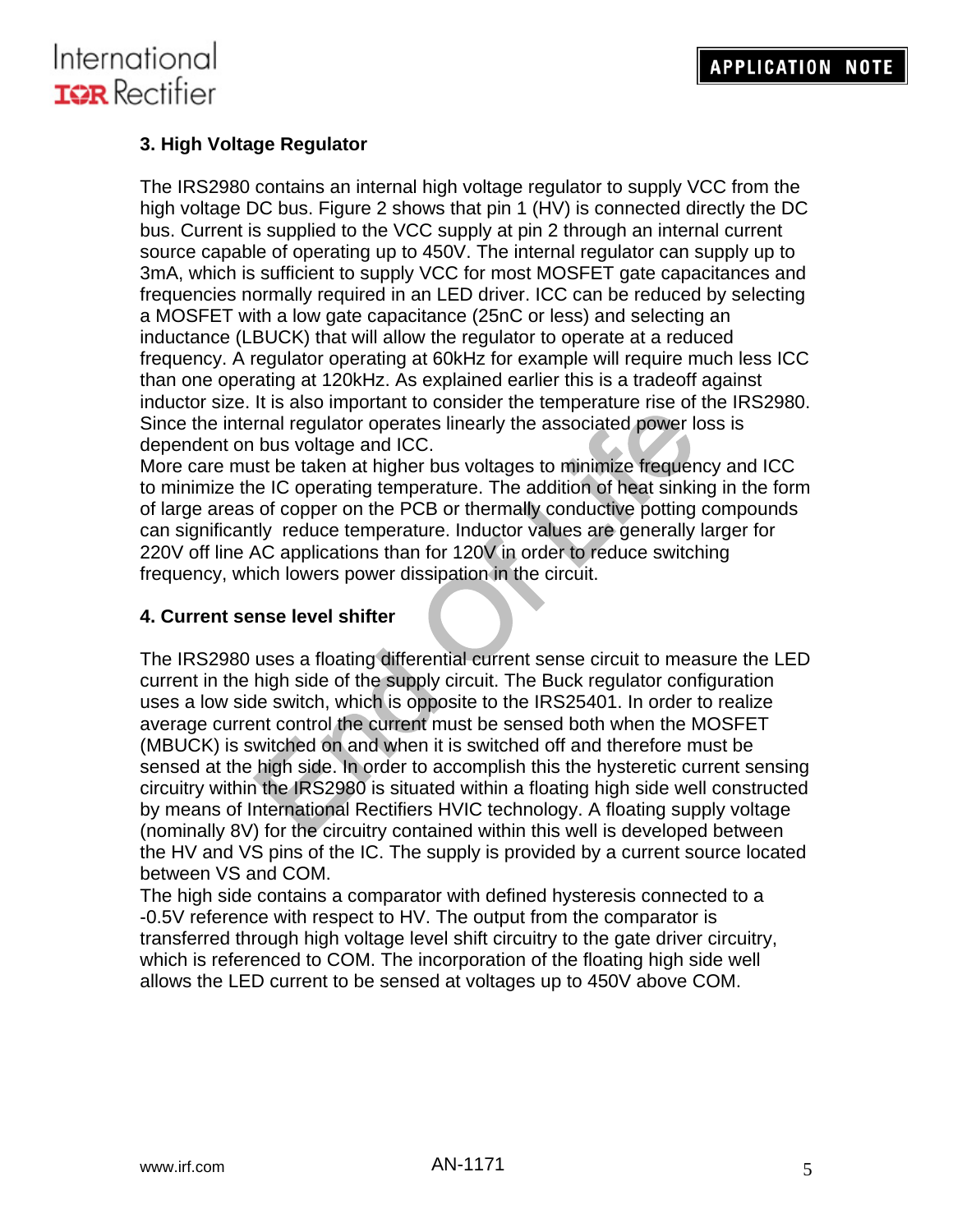## **5. Dimming**

The IRS2980 includes a PWM dimming oscillator that provides a linear ramp waveform at the RAMP pin with the frequency determined by an external capacitor to COM (CRAMP). The IRPLLED7 demo board uses a passive valley fill circuit comprising two electrolytic capacitors, three diodes and one resistor to provide a high power factor between 0.8 and 0.9 depending on line voltage and load, without the additional cost of an additional active stage. This circuit (C2,C5,D2,D3,D4 and R3) can be seen in the schematic shown in section 6. The passive valley fill circuit however, creates a high ripple on the DC bus at twice the line frequency (50-60Hz). The constant current Buck regulator is easily capable of compensating for this, however in PWM dimming designs it means that the PWM frequency needs to be significantly higher than 120Hz in order to avoid visible flicker of the LEDs. The PWM dimming frequency in the IRPLLED7 demo board is approximately 800Hz determined by a CRAMP value of 10nF. The dimming ramp varies between 0 and 2V and is compared with a DC dimming control voltage from 0 to 2V applied to the ADIM input at pin 5. The IRPLLED7 board includes a pot which adjusts the ADIM input over the 0 to

2V range to provide the full range of dimming.



**Figure 3: IRPLLED7 PWM Dimming** 

Figure 3 shows the output current to the LED load at a dimming level of about 30%. It can be seen that the amount of current ripple varies slightly due to the DC bus voltage created by the passive valley fill circuit. At this PWM frequency there is no noticeable flicker during dimming.

The IRS2980 is designed for PWM dimming. It can also be used in a linear dimming mode with the addition of a few components.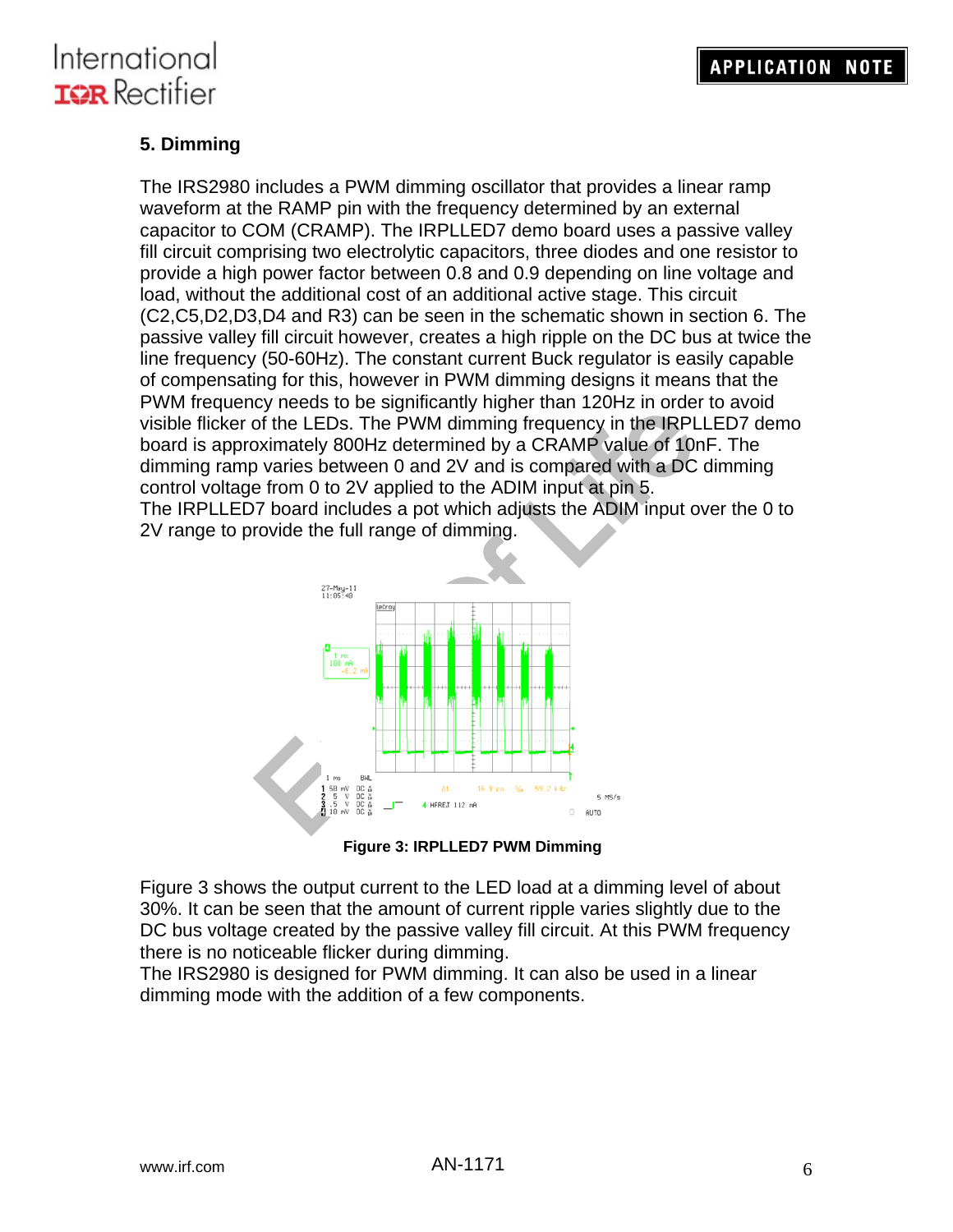**6. IRPLLED7 Circuit Schematic** 



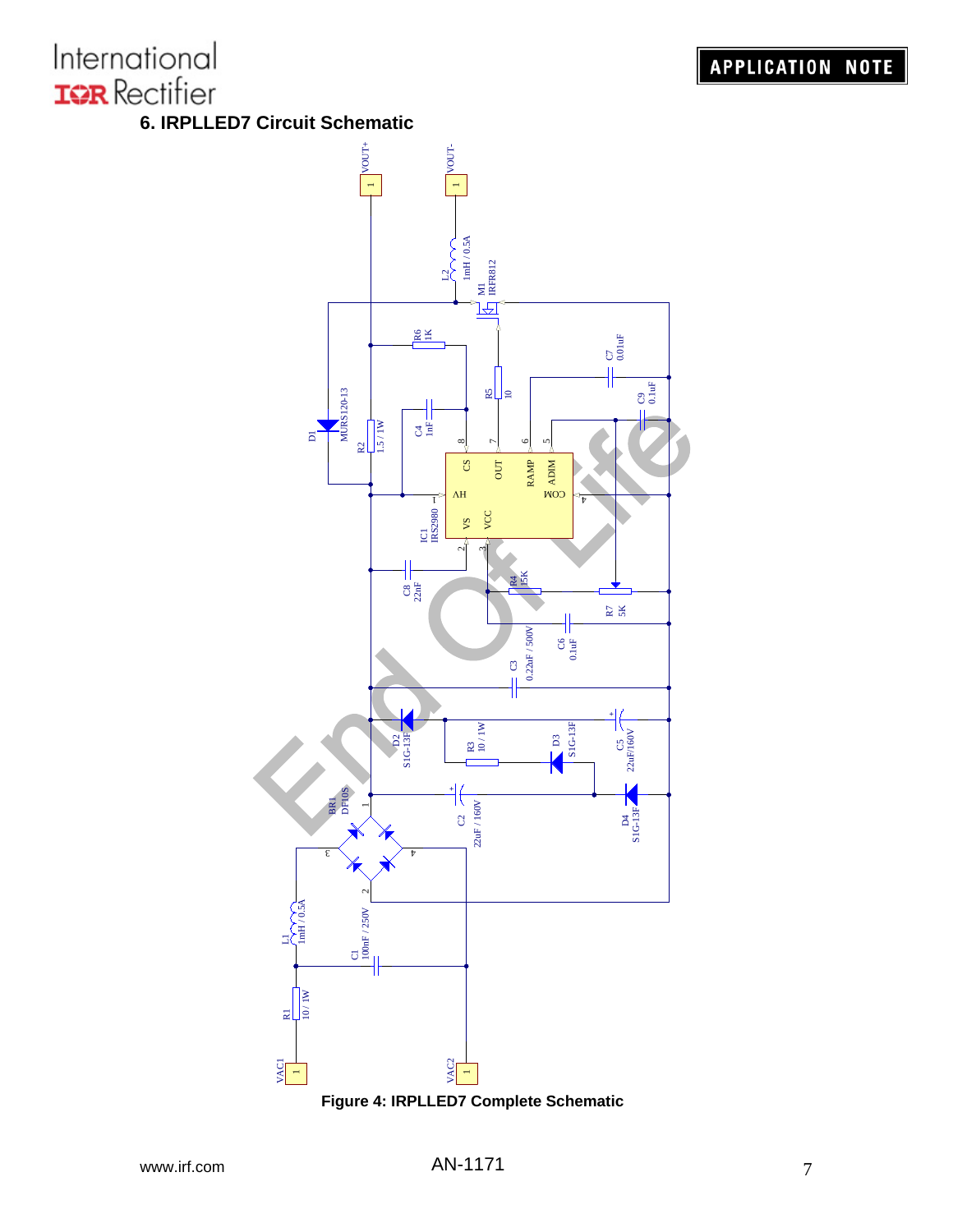## **7. Bill of Materials**

| Item                    | <b>Description</b>                   | Part Number                   | <b>Manufacurer</b>         | Quantity       | Reference                                        |
|-------------------------|--------------------------------------|-------------------------------|----------------------------|----------------|--------------------------------------------------|
| $\mathbf{1}$            | IC, LED Controller                   | <b>IRS2980S</b>               | International<br>Rectifier | $\mathbf{1}$   | IC1                                              |
| $\overline{2}$          | Rectifier , 1A, 400V,<br><b>SMA</b>  | S1G-13-F                      | Diodes Inc                 | 3              | D <sub>2</sub> , D <sub>3</sub> , D <sub>4</sub> |
| 3                       | Diode, 1A, 600V, 35nS,<br><b>SMB</b> | MURHS160T3G                   | On<br>Semiconduct<br>or    | $\mathbf{1}$   | D <sub>1</sub>                                   |
| $\overline{\mathbf{4}}$ | Bridge, 1000V, 1.5A,<br>4SDIP        | <b>DF10S</b>                  | Fairchild                  | $\mathbf{1}$   | BR <sub>1</sub>                                  |
| 5                       | MOSFET, 500V,<br>2.20hm, DPAK        | <b>IRFR812</b>                | International<br>Rectifier | $\mathbf{1}$   | M1                                               |
| 6                       | Capacitor, 100nF,<br>250V, Radial    | B32520A3104K                  | Epcos                      | $\mathbf{1}$   | C <sub>1</sub>                                   |
| $\overline{7}$          | Capacitor, 1nF, 630V,<br>10%, 1206   | C32160G2J102J                 | <b>TDK</b>                 | $\mathbf 1$    | C <sub>4</sub>                                   |
| 8                       | Capacitor, 0.1uF, 50V,<br>10%, 1206  | C3216X7R1H104<br>K            | <b>TDK</b>                 | $\overline{2}$ | C6, C9                                           |
| $\boldsymbol{9}$        | Capacitor, 22uF,<br>250VDC, 20%      | EEU-EB2E220                   | Panasonic                  | $\overline{2}$ | C <sub>2</sub> , C <sub>5</sub>                  |
| 10                      | Capacitor, 0.22uF,<br>450VDC, 1210   | CKG32KX7T2W2<br>24M           | <b>TDK</b>                 | $\mathbf{1}$   | C <sub>3</sub>                                   |
| 11                      | Capacitor, 22nF, 50V,<br>1206        | CGA5C2C0G1H2<br>23J           | <b>TDK</b>                 | $\mathbf{1}$   | C <sub>8</sub>                                   |
| 12                      | Capacitor, 0.01uF, 50V,<br>1206      | C3216C0G1H10<br>3J            | <b>TDK</b>                 | $\mathbf{1}$   | C <sub>7</sub>                                   |
| 13                      | Resistor, 1.5Ohm, 1W,<br>5%, 2512    | ERJ-1TYJ1R5U                  | Panasonic                  | $\mathbf{1}$   | R <sub>2</sub>                                   |
| 14                      | Resistor, 100hm, 1W,<br>5%, Axial    | PR01000101009<br><b>JR500</b> | Vishay                     | $\overline{2}$ | R1, R3                                           |
| 15                      | Resistor, 15K, 0.25W,<br>5%, 1206    | ERJ-8GEYJ153V                 | Panasonic                  | $\mathbf{1}$   | R4                                               |
| 16                      | Resistor, 10, 0.25W,<br>5%, 1206     | ERJ-8GEYJ100V                 | Panasonic                  | $\mathbf{1}$   | R <sub>5</sub>                                   |
| 17                      | Resistor, 1K, 0.25W,<br>5%, 1206     | ERJ-8GEYJ102V                 | Panasonic                  | $\mathbf{1}$   | R <sub>6</sub>                                   |
| 18                      | Pot, 5K, 0.5W, Single,<br>Top adjust | 3386P-1-502LF                 | Bourns Inc                 | 1              | R7                                               |
| 19                      | Inductor, 1mH, 0.55A,<br>1.68Ohm     | B82477G4105M                  | Epcos                      | $\overline{2}$ | L1, L2                                           |
| 20                      | Test point, 0.063"D<br>Yellow        | 5009                          | Keystone                   | $\overline{2}$ |                                                  |
| 21                      | Test point, 0.063"D<br>Red           | 5005                          | Keystone                   | $\mathbf{1}$   |                                                  |
| 22                      | Test point, 0.063"D<br><b>Black</b>  | 5006                          | Keystone                   | $\mathbf{1}$   |                                                  |
| 23<br>24                | <b>PCB</b>                           | <b>IRPLLED7 Rev C</b>         |                            | $\mathbf{1}$   |                                                  |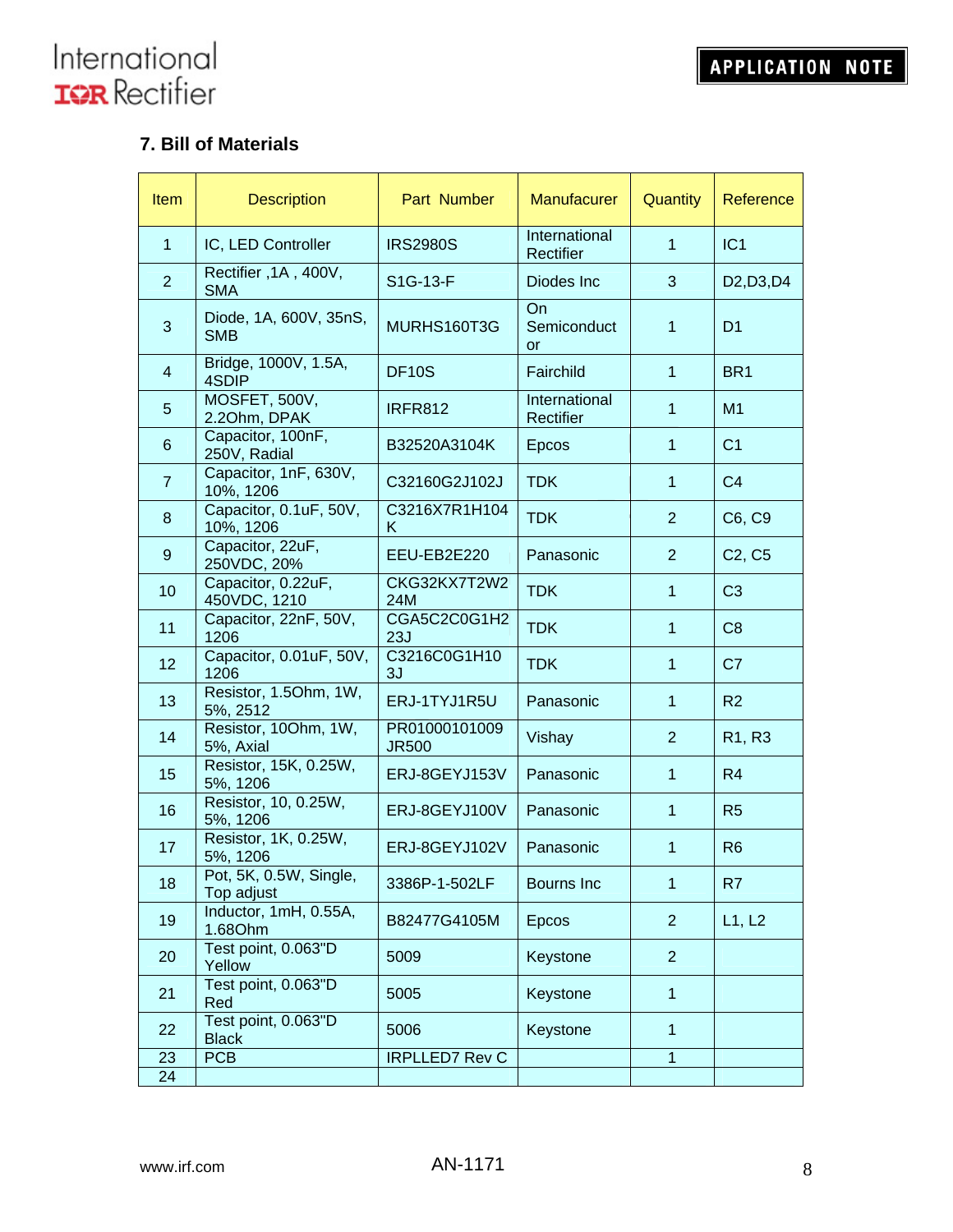## **8. PCB Layout**



It is very important when laying out the PCB for the IRS2980 based LED driver to consider the following points:

- 1. CVCC (C6) and CHVS (C8) must be as close to IC1 as possible.
- 2. The feedback path should be kept to a minimum length and separated as much as possible from high frequency switching traces to minimize noise at the CS input.
- 3. The current sense filter components RF (R6) and CF (C4) should be located close to the IRS2980 with short direct traces.
- 4. It is essential that all signal and power grounds should be kept separated from each other to prevent noise from entering the control environment. Signal and power grounds should be connected together at one point only,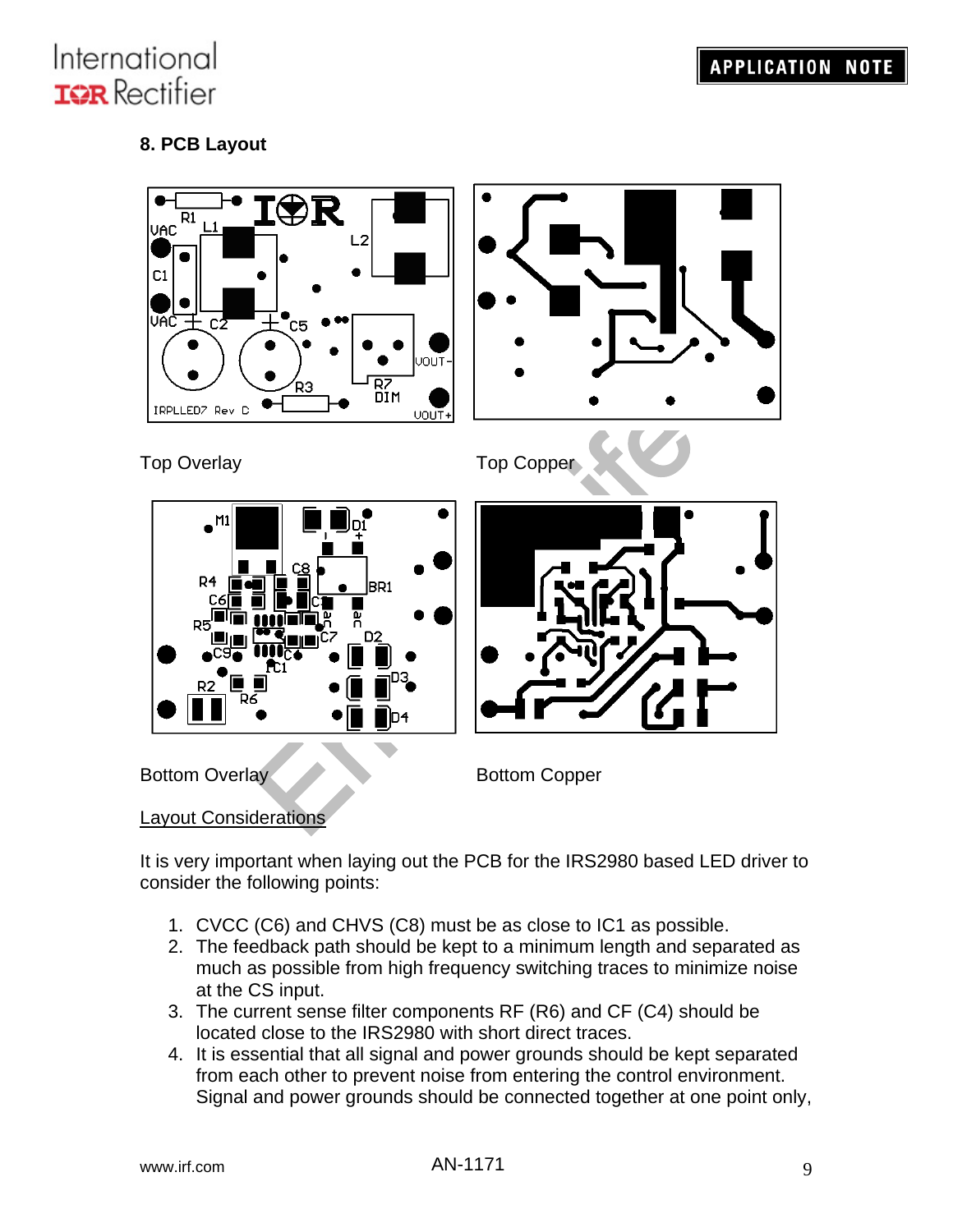which must be at the COM pin of the IRS2980. The IRS2980 may not operate in a stable manner if these guidelines are not followed! All low side components associated with the IC should be connected to the IC signal ground (COM) with the shortest path possible.

- 5. All traces carrying the load current need to be sized accordingly.
- 6. Gate drive traces should also be kept to a minimum length.

### **9. Test Results**

Measurements were carried out using a variable DC power supply and a load of 7 white LEDs being driven at a nominal 350mA.

| DC Input                                                                                                             | DC Input | Output  | Output  | <b>Ripple</b> | Frequency | Duty      |
|----------------------------------------------------------------------------------------------------------------------|----------|---------|---------|---------------|-----------|-----------|
| Voltage                                                                                                              | Current  | Voltage | Current | (mApp)        | (kHz)     | Cycle (%) |
| (V)                                                                                                                  | 'A)      | 'V)     | (mAav)  |               |           |           |
| 60                                                                                                                   | 0.14     | 20.1    | 335     | 120           | 98        | 40        |
| 70                                                                                                                   | 0.12     | 20.1    | 340     | 140           | 99        | 36        |
| 80                                                                                                                   | 0.11     | 20.1    | 344     | 150           | 99        | 30        |
| 90                                                                                                                   | 0.10     | 20.1    | 349     | 160           | 97        | 26        |
| 100                                                                                                                  | 0.09     | 20.1    | 353     | 180           | 95        | 23        |
| 110                                                                                                                  | 0.08     | 20.1    | 357     | 190           | 94        | 21        |
| 120                                                                                                                  | 0.07     | 20.1    | 360     | 190           | 92        | 19        |
| 130                                                                                                                  | 0.07     | 20.1    | 364     | 200           | 89        | 17.6      |
| 140                                                                                                                  | 0.07     | 20.1    | 367     | 200           | 87        | 16.2      |
| 150                                                                                                                  | 0.06     | 20.1    | 370     | 210           | 85        | 15.2      |
| 160                                                                                                                  | 0.06     | 20.1    | 373     | 220           | 83        | 14.2      |
| 170                                                                                                                  | 0.06     | 20.1    | 375     | 230           | 81        | 13.4      |
| 180                                                                                                                  | 0.05     | 20.1    | 377     | 240           | 80        | 12.6      |
| <b>Table 1: IRPLLED7 Test Results</b><br>As expected table 1 indicates that the duty cycle is approximately equal to |          |         |         |               |           |           |
|                                                                                                                      |          |         |         |               |           |           |

### **Table 1: IRPLLED7 Test Results**

As expected table 1 indicates that the duty cycle is approximately equal to Vout/Vin, the LED total voltage drop divided by the supply voltage. It can be seen that the current ripple increases as the duty cycle reduces since the voltage difference is increasing. This is because:

$$
Vin-Vout=Lbuck.\frac{di}{dt}
$$

and therefore di/dt is increasing, which results in more overshoot in the hysteretic comparator due to inevitable propagation delays in the system. These delays actually provide an advantage because the operating frequency is decreasing with higher input voltage which limits ICC and switching losses in both MBUCK (M1) and DBUCK (D1).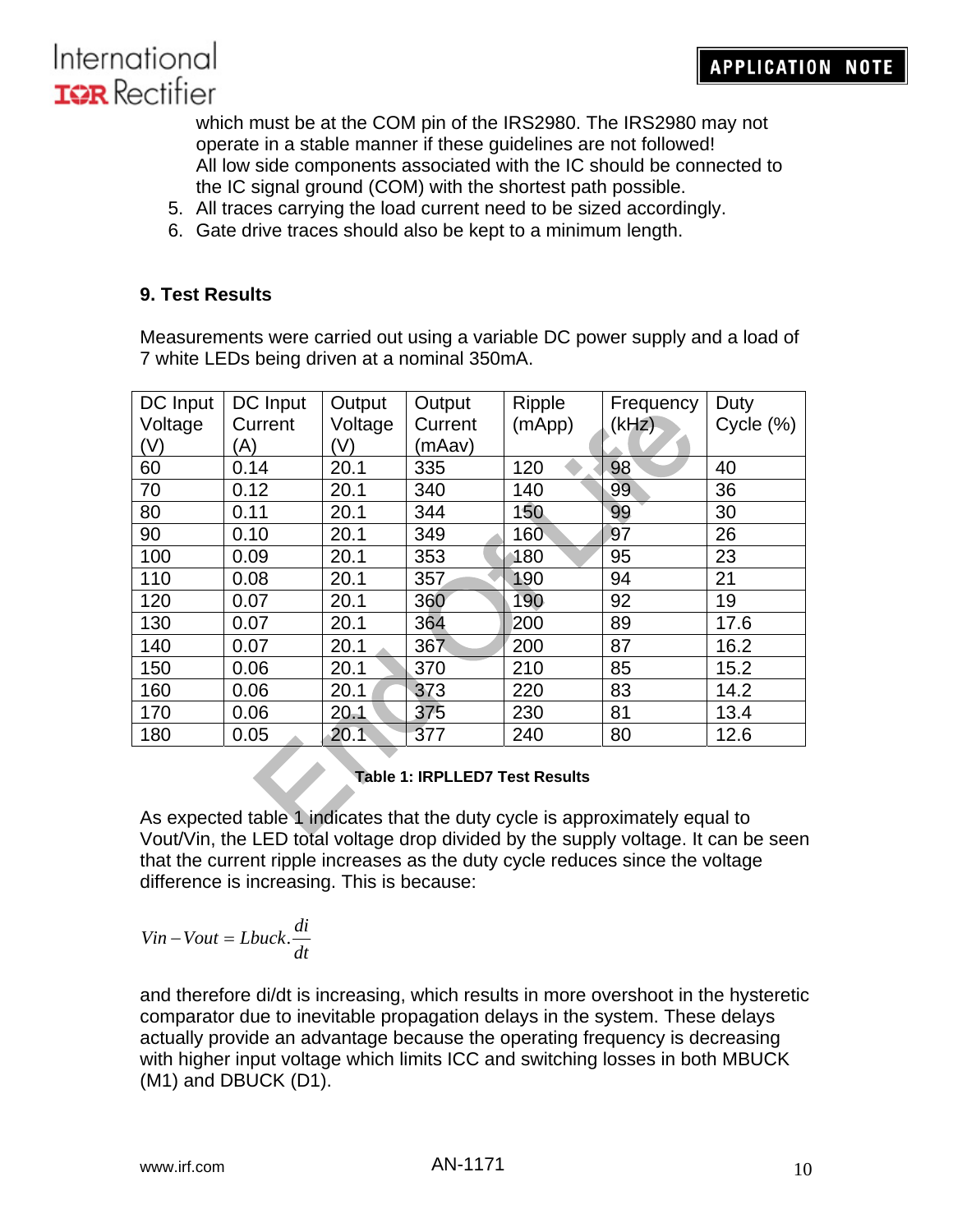The gate drive and output current waveforms are displayed in Figure 5:





The IRPLLED7 board uses an inductor of 1mA. Increasing this value would reduce frequency and ripple. Ripple can also be reduced by adding a capacitor to the output although this is not necessary in most applications and may reduce the PWM dimming range.

In the example shown in figure 6 below, where a load of fewer series LEDs was attached:



Yellow = Gate, Green = LED Current

 $V$ in = 60V,  $I$ in = 0.09A, Pin = 5.4W Vout =  $13.87$ , lout =  $0.338A$ , Pout =  $4.66W$ 

### **Figure 6: IRPLLED7 at lighter load**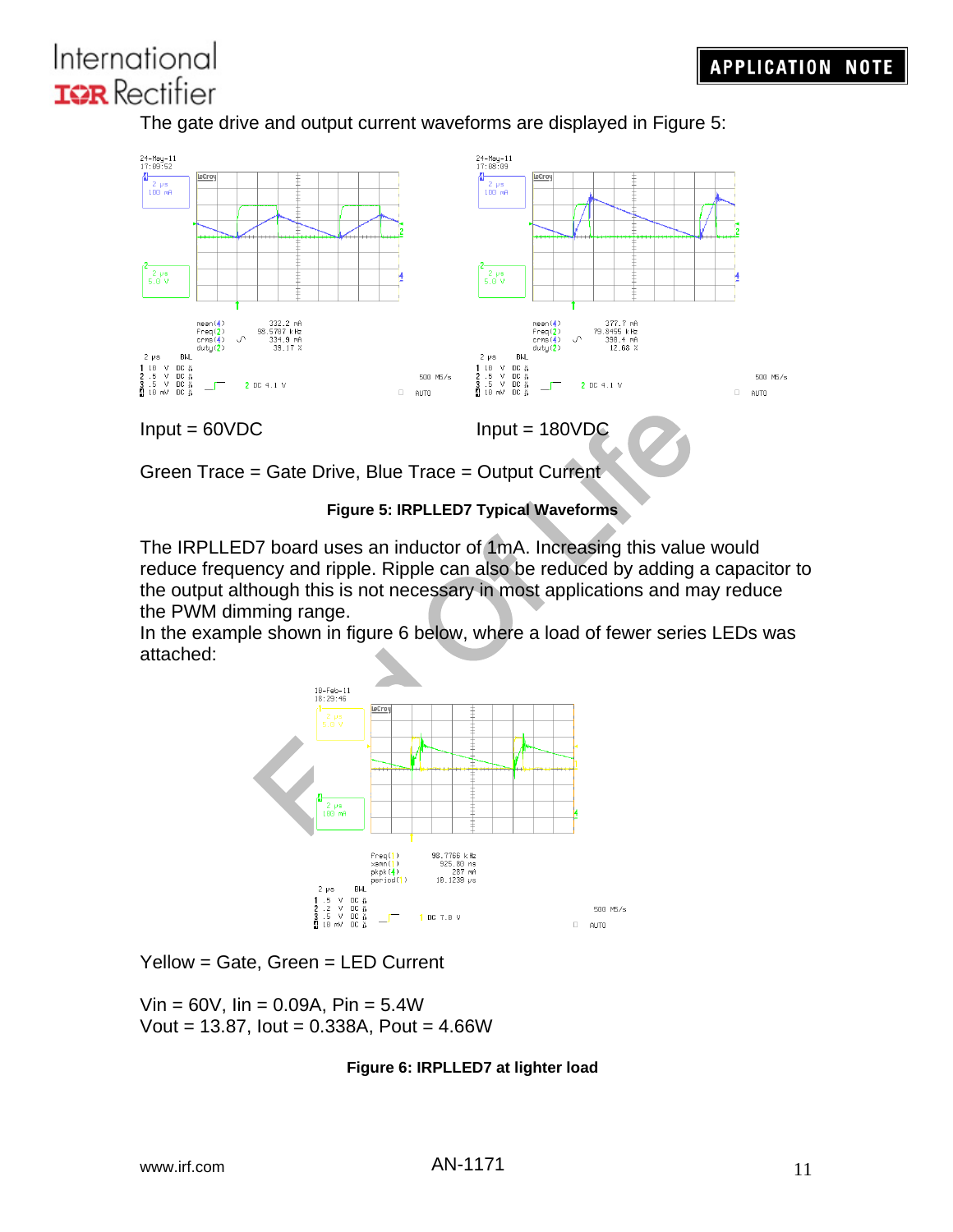In the following example, an combination of LEDs was connected with a combined voltage drop of approximately 30V. The board is capable of operating down to 60VDC input, below which the high voltage regulator does not operate. In applications requiring a lower input voltage VCC can be supplied directly from an alternate source, the simplest option being a resistor from the DC bus to VCC.

| DC Bus                                                                                                                                                          | Output  | Output  | Ripple      | Frequency | Duty Cycle |  |
|-----------------------------------------------------------------------------------------------------------------------------------------------------------------|---------|---------|-------------|-----------|------------|--|
| Voltage (V)                                                                                                                                                     | Voltage | Current | (mApp)      | (kHz)     | $(\% )$    |  |
|                                                                                                                                                                 | (V)     | (mAav)  |             |           |            |  |
| 60                                                                                                                                                              | 30.76   | 334     | 100         | 150       | 54.4       |  |
| 70                                                                                                                                                              | 30.60   | 330     | 110         | 154       | 46         |  |
| 80                                                                                                                                                              | 30.55   | 329     | 120         | 155       | 41.8       |  |
| 90                                                                                                                                                              | 30.52   | 329     | 130         | 155       | 37.3       |  |
| 100                                                                                                                                                             | 30.43   | 331     | 140         | 157       | 33.0       |  |
| 110                                                                                                                                                             | 30.43   | 332     | 150         | 157       | 30.3       |  |
| 120                                                                                                                                                             | 30.43   | 335     | 150         | 158       | 27.4       |  |
| 130                                                                                                                                                             | 30.43   | 337     | 160         | 159       | 25.2       |  |
| 140                                                                                                                                                             | 30.44   | 340     | 170         | 159       | 25         |  |
| 150                                                                                                                                                             | 30.45   | 343     | 170         | 160       | 23.1       |  |
| 160                                                                                                                                                             | 30.47   | 346     | 170         | 160       | 21.6       |  |
| 170                                                                                                                                                             | 30.49   | 349     | $170^\circ$ | 161       | 20.5       |  |
| 180                                                                                                                                                             | 30.51   | 353     | 170         | 161       | 19.6       |  |
|                                                                                                                                                                 |         |         |             |           |            |  |
| <b>Table 2: IRPLLED7 Additional Test Results</b>                                                                                                                |         |         |             |           |            |  |
|                                                                                                                                                                 |         |         |             |           |            |  |
| Since the IRS2980 incorporates an internal high voltage regulator and level                                                                                     |         |         |             |           |            |  |
| shifting circuitry it dissipates some heat during operation which increases with                                                                                |         |         |             |           |            |  |
| frequency and line voltage. It is necessary as with the MOSFET (MBUCK) and                                                                                      |         |         |             |           |            |  |
| diode (DBUCK) to ensure that these components do not overheat in the                                                                                            |         |         |             |           |            |  |
| application. This is done by providing additional copper around the components                                                                                  |         |         |             |           |            |  |
| on the PCB to allow heat conduction from the devices. In 220VAC off line<br>applications is is necessary to use a suffliciently large inductor (LBUCK) in order |         |         |             |           |            |  |
|                                                                                                                                                                 |         |         |             |           |            |  |
| to maintain a low operating frequency in the 30 to 60kHz range. This will                                                                                       |         |         |             |           |            |  |

### **Table 2: IRPLLED7 Additional Test Results**

Since the IRS2980 incorporates an internal high voltage regulator and level shifting circuitry it dissipates some heat during operation which increases with frequency and line voltage. It is necessary as with the MOSFET (MBUCK) and diode (DBUCK) to ensure that these components do not overheat in the application. This is done by providing additional copper around the components on the PCB to allow heat conduction from the devices. In 220VAC off line applications is is necessary to use a suffliciently large inductor (LBUCK) in order to maintain a low operating frequency in the 30 to 60kHz range. This will substantially reduce heat dissipation in all of the components mentioned. Replacing the the 1mH inductor used in the IRPLLED7 demo board with a 3.3mH part lowers the frequency and reduces heat loss in at 200VAC. Efficiency varies depending on input voltage, output voltage, output current and switching frequency.